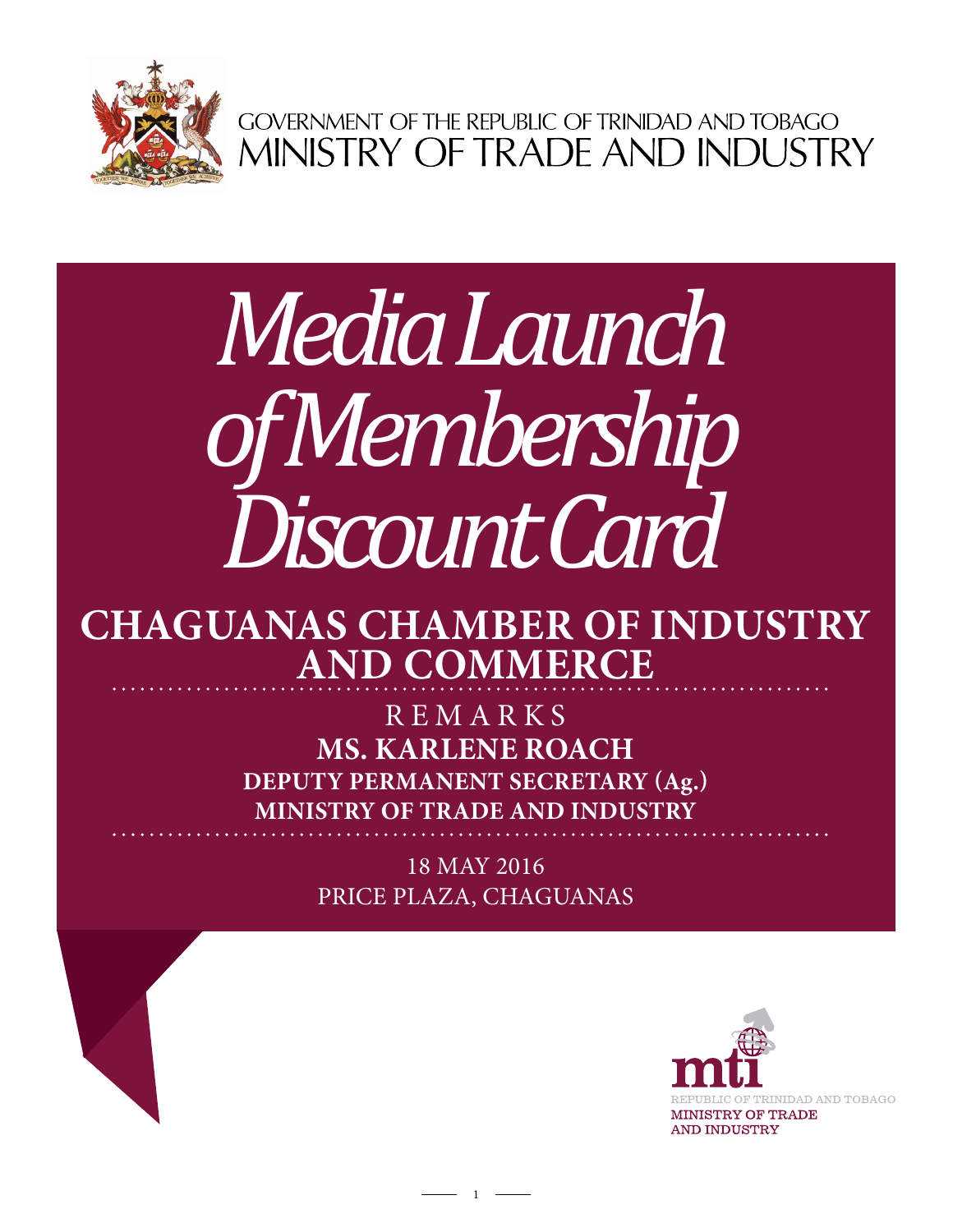Good afternoon to you all!

I would like to first thank the Chaguanas Chamber of Industry and Commerce for inviting me to speak today at this very significant event.

Not only does today's launch speak loudly and clearly about the dynamic role of the Chamber in promoting its members and their interests, it also underscores the values of the Chamber and its inclusive approach to creating value as a representative private sector organization and providing support for consumers and the Chaguanas community at large.

We are all aware of the challenging circumstances that we face and the necessary actions that must be taken to mitigate the associated risks, and support those who are most vulnerable. But any success, especially if it is to be sustained over a long period of time, must be a collective effort by all concerned parties —government, private sector, non-governmental organizations, civil society and the public because it affects us all and therefore depends on us all.

I can assure you that despite significant reduced energy revenues, the government is working diligently to create and implement policies and measures that seek to maximize opportunities for stability, growth and investment, while simultaneously minimizing the negative effects such as reduced consumer purchasing power.

Despite constraints, the private sector is called to respond to the demands of this new environment and provide the means through which consumers can purchase what they need at more affordable prices within their communities. The launch of the Chaguanas Chamber's Membership Discount Card is an example of the private sector being proactive in promoting business, whilst also being sensitive to the new realities of the consumers who support and patronize them.

### **ROLE OF THE PRIVATE SECTOR**

The ultimate role of any private firm is to profit and to maximize profits. There is nothing wrong with that; in fact, that approach has often been the driving force for firms to reinvest in their businesses to improve service delivery, product quality and operations. However, in these somewhat unpredictable times, a different approach is required. The private sector must look beyond its typical modus operandi and be prepared to adjust their business models to the new economic realities of their consumers.

### **ROLE OF THE GOVERNMENT**

The Ministry of Trade and Industry is working to develop a National Consumer Policy to enhance consumer well-being in Trinidad and Tobago, through empowerment and protection, while taking into account international commitments and the rapidly changing global business environment.

This Policy is a revision of the 1996 Consumer Policy, with the key objectives being to:

- ensure that consumers are sufficiently informed and empowered about new consumer issues;
- create an environment that is characterized by effective protection against goods, production processes and services which are hazardous to health, safety and the environment;
- strengthen the existing policy framework, taking into account technological and other changes; and

 $\overline{\phantom{a}}$  2  $\overline{\phantom{a}}$ 

• promote and encourage fair, honest, ethical and equitable relations among parties in consumer transactions and protect consumers against deceptive and unfair business practices.